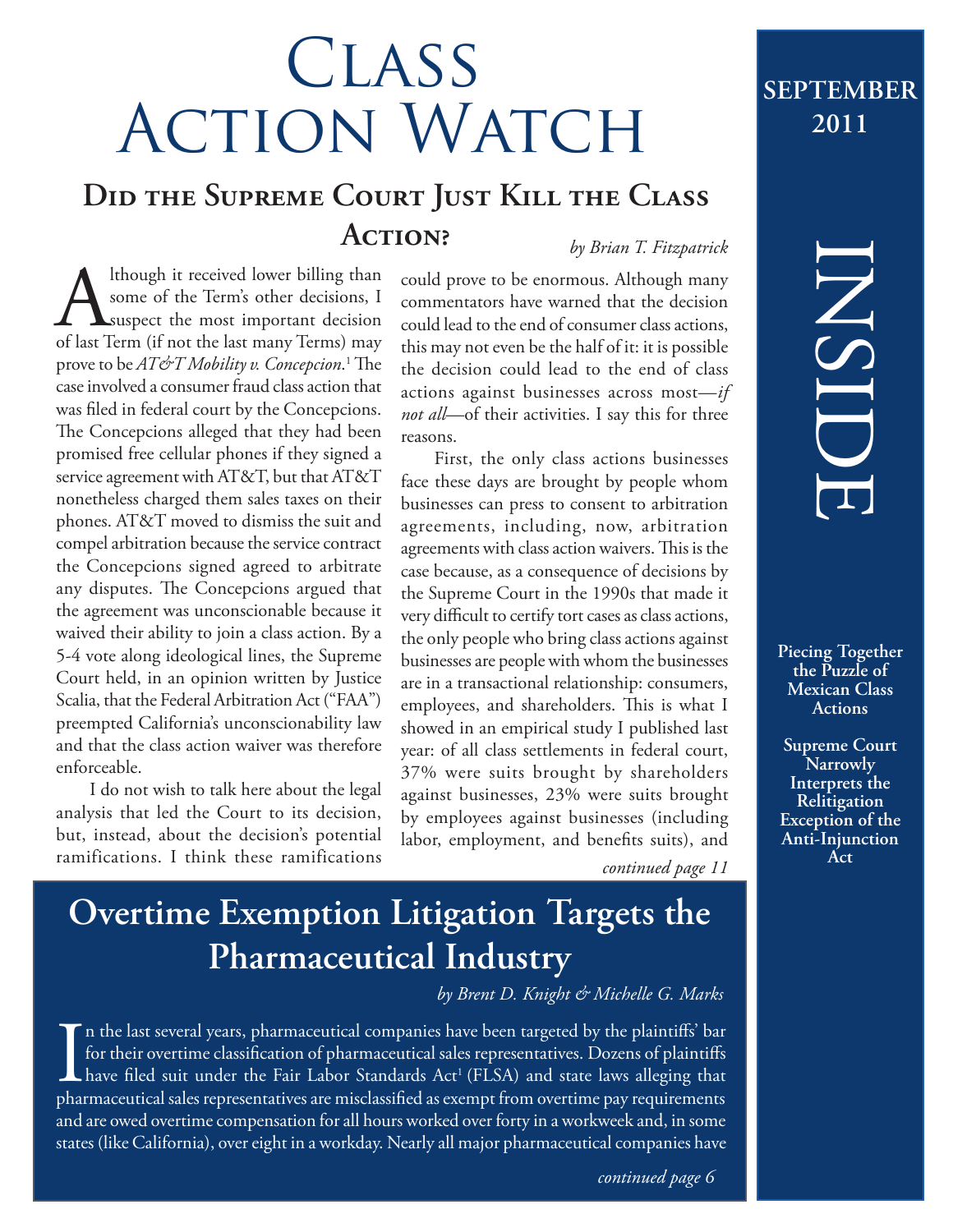### **F R O M T H E editor**

The Federalist Society publishes *Class Action Watch*<br>to apprise both our membership and the public at large of recent trends and cases in class action litigation that merit attention. We hope you find this and future

issues thought-provoking and informative. Comments and criticisms about this publication are most welcome. Please e-mail: info@fed-soc.org.

### **Piecing Together the Puzzle of Mexican Class Actions**

*by William J. Crampton & Silvia Kim*<br>action bill in Mexico became law. On August many other stakeholders debated that question intensely<br>31, 2011, the bill, which had passed the Federal between 2008 and 2010. One side of action bill in Mexico became law. On August 31, 2011, the bill, which had passed the Federal Congress in April, was published in the Official Gazette. The law will become effective on March 1, 2012. As in other civil law jurisdictions, the procedures for class actions under this law do not necessarily resemble the procedures used in the U.S. or common law countries. For example, the majority of cases will not likely be filed by private class representatives. Such a claim is allowed, but standing is also granted to the Federal Consumer Protection Agency, Federal Environmental Protection Agency, National Commission for the Protection and Defense of Users of Financial Services, Federal Antitrust Authority, civil not-for-profit associations whose purpose is to protect the collective rights and interests at stake, and the federal attorney general. In addition, the law provides for either opt-in or opt-out claims, depending on the nature of the claim. If the claim seeks to protect the interests of society as a whole, the class will be opt-out. If the claim seeks recovery for an identifiable group of individuals, the class will be opt-in. The period for opting, however, will extend eighteen months *after* the judgment on common claims.

This law was the product of extensive debate, dating back to at least 2008, among many different sectors academia, practitioners, consumer associations, NGOs, and the business community, among others. Each wanted to promote what they perceived to be the class action procedure. These initiatives were fueled by numerous articles, seminars, conferences, and press reports describing what many perceived to be a clear case of Mexico lagging behind other Latin American and European nations that already have some form of class or collective action.

One factor complicating the class action debate in Mexico was the question of whether a constitutional amendment would be necessary to allow for class actions. The Mexican Congress, scholars, practitioners, and

many other stakeholders debated that question intensely between 2008 and 2010. One side of the debate, relying on circuit court precedent, argued that a constitutional amendment was unnecessary because the constitutional right to access to justice encompasses not only individual justice, but to collective justice as well. The other side, also relying on circuit court precedent, countered that the list of rights enumerated in the Constitution, which does not include collective justice, is exhaustive, and may not be the subject of expansive interpretations.

Those opposed to a constitutional amendment had a point. After all, even without express constitutional recognition, Mexico had already seen class actions. In 1994, the Consumer Protection Law was enacted giving standing to the Federal Consumer Protection Agency (Profeco) to file class actions on behalf of groups of consumers,<sup>1</sup> although actual claims were few and far between. On the other hand, a constitutional amendment would shut the doors to any future controversy on the issue. In the end, the Mexican Congress passed an amendment to article 17 of the Constitution establishing the availability of class actions in Mexico. It became effective with its publication in the Official Gazette on July 29, 2010.<sup>2</sup> The relevant language of the amendment reads:

*The Federal Congress shall issue laws regulating class actions. Such laws will determine the fields of application, the judicial procedures, and the damage redress mechanisms. Federal judges will have exclusive jurisdiction on these procedures and mechanisms.*<sup>3</sup>

Significantly, the constitutional amendment required that a federal procedure class action law be enacted within one year of the amendment's effective date.<sup>4</sup> Thus, while it may not have been necessary to enact a federal class action law, the constitutional amendment probably did provide the final push necessary to get a bill through Congress.

At the start of congressional sessions on February 1,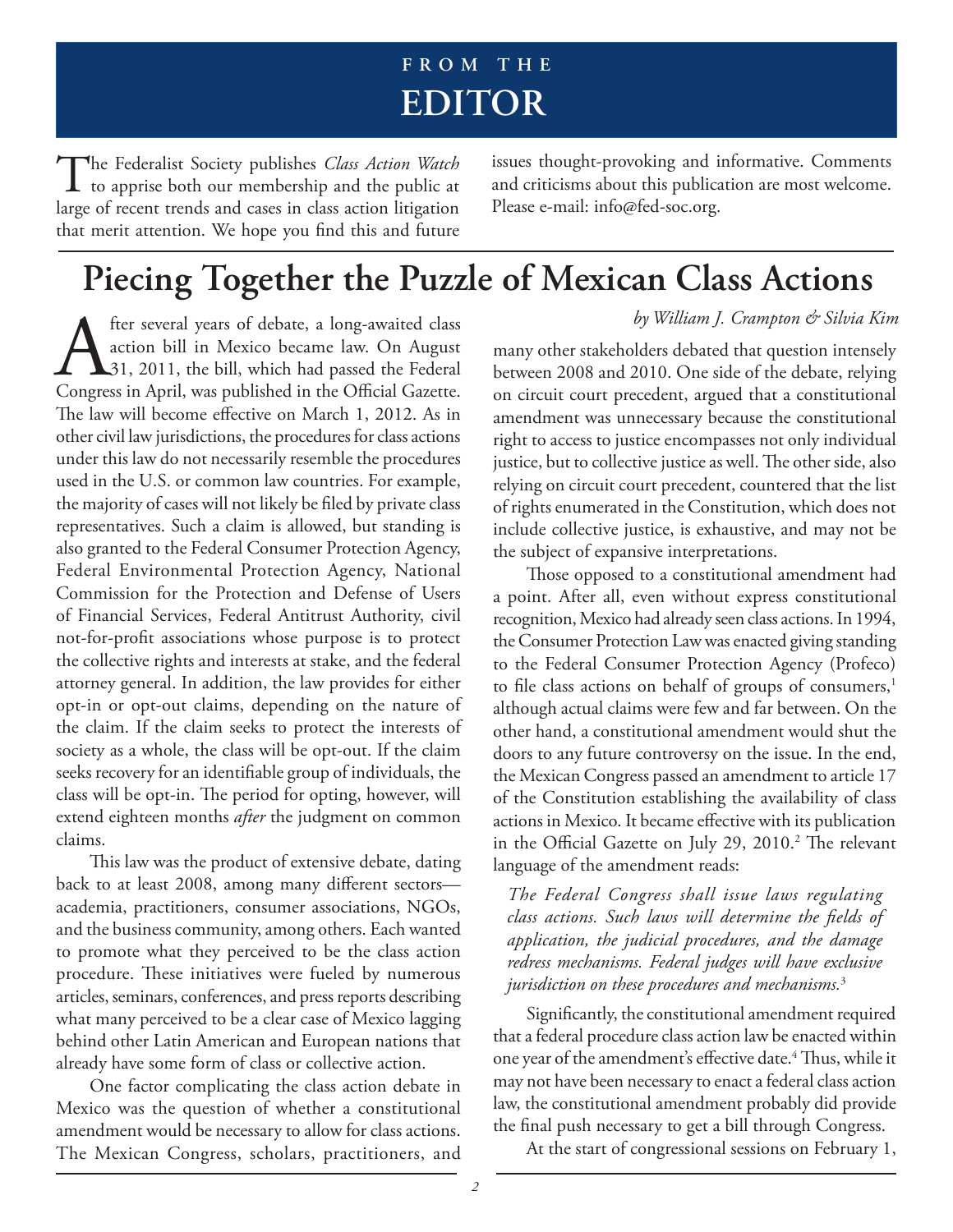2011, two proposals appeared to be leading the debate, one originating in the House of Representatives and the other in the Senate. The House bill was introduced in July 2010 by Representative Javier Corral Jurado, of the PAN party, the currently governing party.<sup>5</sup> It would have given standing to file class actions to a number of public officials and entities, including the President of the Nation, the Attorney General's Office, municipalities, and public prosecutors, civil and consumer associations, as well as any single individual in Mexico (art. 7). It had no class certification or admissibility rules. Under this bill, a defendant would have been given ten days to answer a complaint, which would have been followed by a short evidentiary phase. The judge would then decide the case on the merits within ninety days (arts. 25 and 26). In addition, the proposal expressly rejected the *loser pays rule*—traditionally applicable in Mexico as well as in most civil law jurisdictions—proposing instead that the defendants be bound to pay the plaintiffs' attorney's fees and expenses if they lose the case, while the plaintiffs would do so only if it is proven that they brought the action in bad faith (arts. 47-49).<sup>6</sup>

Karam of the PRI, the largest party in the House of Representatives.7 Senator Murillo had been involved in a previous attempt to draft a class action law in 2008, when he headed a Senate Task Force charged with drafting a bill. The Task Force did not complete the task, however, because it failed to reach a consensus. But Senator Murillo came out of the task force as the "champion" of class actions in the Senate, which gave his 2010 proposal significant credibility.

This is the bill that eventually became law. But the ultimate law bears little resemblance to the original Murillo bill introduced in September 2010. In its original form, Senator Murillo's 2010 bill provided that class actions would only be available for matters related to consumer and environmental protection, antitrust activities, and financial services (art. 578). In addition, all class actions would be structured as opt-out models, allowing class members to opt-out at any time prior to the issuance of the final decision in the case (art. 594). Standing to bring the action was given to the Federal Consumer and Environment Protection Agencies, the National Commission for the Protection of Users of Financial

*continued page 9*

### **Supreme Court Narrowly Interprets the Relitigation Exception of the Anti-Injunction Act** *by J.B. Tarter*

In *Smith v. Bayer Corp.*,<sup>1</sup> the Supreme Court unanimously held that a federal district court could not enjoin a state court from considering whether to certify a class action.<sup>2</sup> The Court applied two of its n Smith v. Bayer Corp.,<sup>1</sup> the Supreme Court unanimously held that a federal district court could **L** not enjoin a state court from considering whether precedents in the non-class action setting to invalidate an injunction issued pursuant to the "relitigation exception" of the Anti-Injunction Act.3

The Senate bill was introduced by Senator Murillo

*Smith* concerned litigation arising out of Bayer's cholesterol-lowering drug Baycol. After Baycol was pulled from the market in 2001, numerous suits were filed around the country in both state and federal courts. The federal cases were consolidated for pretrial purposes in the District of Minnesota pursuant to 28 U.S.C. § 1407.

In 2001, George McCollins filed suit in West Virginia state court against Bayer. One month after McCollins filed suit, Keith Smith, along with another plaintiff, filed suit against Bayer in a different West Virginia state court.<sup>4</sup> Both suits alleged that Bayer's sales of Baycol violated West Virginia consumer protection laws and sought to represent a class of all West Virginians who had purchased Baycol.

In 2002, Bayer removed McCollins's suit to federal court, and then the Judicial Panel on Multidistrict Litigation transferred the case to the District of Minnesota for coordinated pretrial proceedings. Bayer was unable to remove Smith's suit because Smith had sued non-diverse defendants along with Bayer.<sup>5</sup>

For the next six years, the two cases—the MDL in Minnesota and Smith's action in West Virginia state court—proceeded along separate tracks. The MDL Court reached the class certification question first. It denied McCollins's motion for certification of a class under Federal Rule of Civil Procedure 23 because the West Virginia claims would require proof of actual injury for each plaintiff: thus, individual issues of fact would predominate over common issues.6 After denying class certification, the MDL Court dismissed McCollins's individual suit for failure to demonstrate actual injury.

After that dismissal, Bayer moved the MDL Court to issue an injunction prohibiting the West Virginia court from entertaining Smith's motion for class certification. Bayer argued that the injunction was necessary to prevent "relitigation" of the issue that the MDL Court had just decided—namely, that individual issues predominated under West Virginia law. Bayer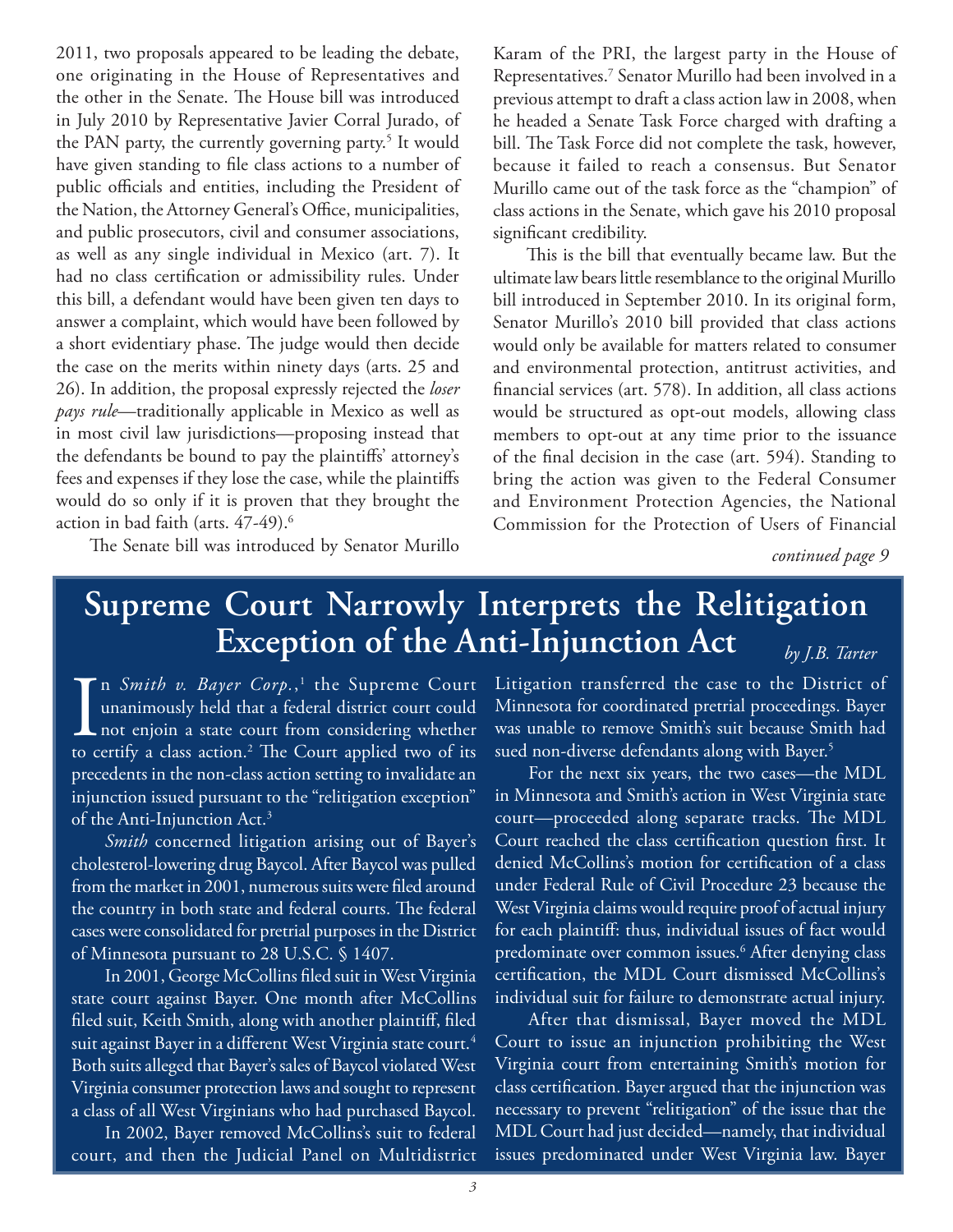contended, and the district court agreed, that Smith was bound by the MDL Court's order because Smith was an unnamed member of the putative class. The district court granted the injunction, and the Eighth Circuit affirmed.7

The Eighth Circuit held that the injunction was appropriate because the questions of class certification were the same and Smith was an unnamed member of McCollins's proposed class. Smith sought review in the Supreme Court. Smith argued that the injunction was improper because the actions involved different questions and because he was not a party to the MDL Court proceedings. The Supreme Court agreed with Smith on both counts.

On the first question, the Supreme Court held that while both proposed classes sought to represent West Virginia purchasers of Baycol on claims of violations of West Virginia law, Smith's motion for class certification under the West Virginia Rules of Civil Procedure raised issues that were different from those decided by the MDL Court's denial of McCollins's motion for class certification under the Federal Rules. Although the text of West Virginia Rule of Civil Procedure 23 and Federal Rule of Civil Procedure 23 are substantially similar, the West Virginia Supreme Court has held that the state rule is not necessarily interpreted in a manner identical to the federal rule.<sup>8</sup> Thus, the Supreme Court concluded that the issue decided by the MDL Court was not identical to the issue sought to be enjoined from consideration in Smith's suit.

The Supreme Court held that the injunction violated the Anti-Injunction Act for a second, independent reason. For the relitigation exception of the Anti-Injunction Act to apply, the party in the second suit (in which a proceeding is sought to be enjoined) must have been a party in the first suit, subject to a "handful of discrete and limited exceptions."9 This derives from the principle that every party deserves his or her day in court, and unless the party was present in the first proceeding, he or she had no ability to defend their interest. Smith qualified as an unnamed member of McCollins's proposed class (the class the MDL Court declined to certify). But, the Court held, that did not make him a party to the suit under the normal definition of who constitutes a party. And because the MDL Court specifically ruled there was no proper class under Rule 23, Smith did not qualify as a party under the exception to the rule that allows for claim preclusion to work against one who was a member of a properly conducted class action.

The decision in *Smith* is narrow and not surprising. The Supreme Court applied two of its precedents from the non-class action context to the class action context. On the first question, as to identity of issues, the Court relied heavily on *Chick Kam Choo v. Exxon Corp.*10 In *Chick Kam Choo*, a federal district court in Texas dismissed a suit on *forum non conveniens* grounds and then issued an injunction preventing the plaintiff from pursuing her claims in Texas state court because it had already held that Texas was an inconvenient forum. The Fifth Circuit affirmed; the Supreme Court reversed. The Court held that because Texas state *forum non conveniens* law was not identical to its federal counterpart, the court's ruling that a federal court in Texas was an inconvenient forum was a separate issue from whether a Texas state court was an inconvenient forum under state law.11 *Smith*'s first holding is simply an application of *Chick Kam Choo* to the class action context.

*Smith*'s second holding can be viewed as a logical application of *Taylor v. Sturgell*. <sup>12</sup> *Taylor* concerned the doctrine of "virtual representation" for claim preclusion. Under general operation of law, claim preclusion operates only when the parties are the same in the two proceedings. Several circuits had created a concept of "virtual representation" that allowed a second party's suit to be foreclosed if there was sufficient identity with a first suit's parties.<sup>13</sup> The Supreme Court rejected this concept, holding that claim preclusion is proper only when there are identical parties in the two suits or if a few narrow, well-defined exceptions are met (such as the plaintiff in the second suit being the agent for the plaintiff in the first suit).

One of the exceptions is that all members of a class are considered parties of a "properly conducted class action."14 Applying *Taylor* to the question in *Smith*, the Court concluded that because there was never a certified class, Smith was not a party to McCollins's suit, and thus the doctrine of claim preclusion did not apply.

Courts handling large class actions are understandably interested both in judicial economy and assisting the parties in reaching a final and complete resolution of their dispute. But *Smith* reinforces that unless a class is certified, non-parties (even non-parties alleging identical claims) are not bound by the MDL Court's rulings. Furthermore, the definition of what qualifies as an "identical question" is now more restrictive than ever.

Although *Smith* reversed the Eighth Circuit's affirmance of the injunction issued by the MDL Court, the actual effect of *Smith* on class action practice is likely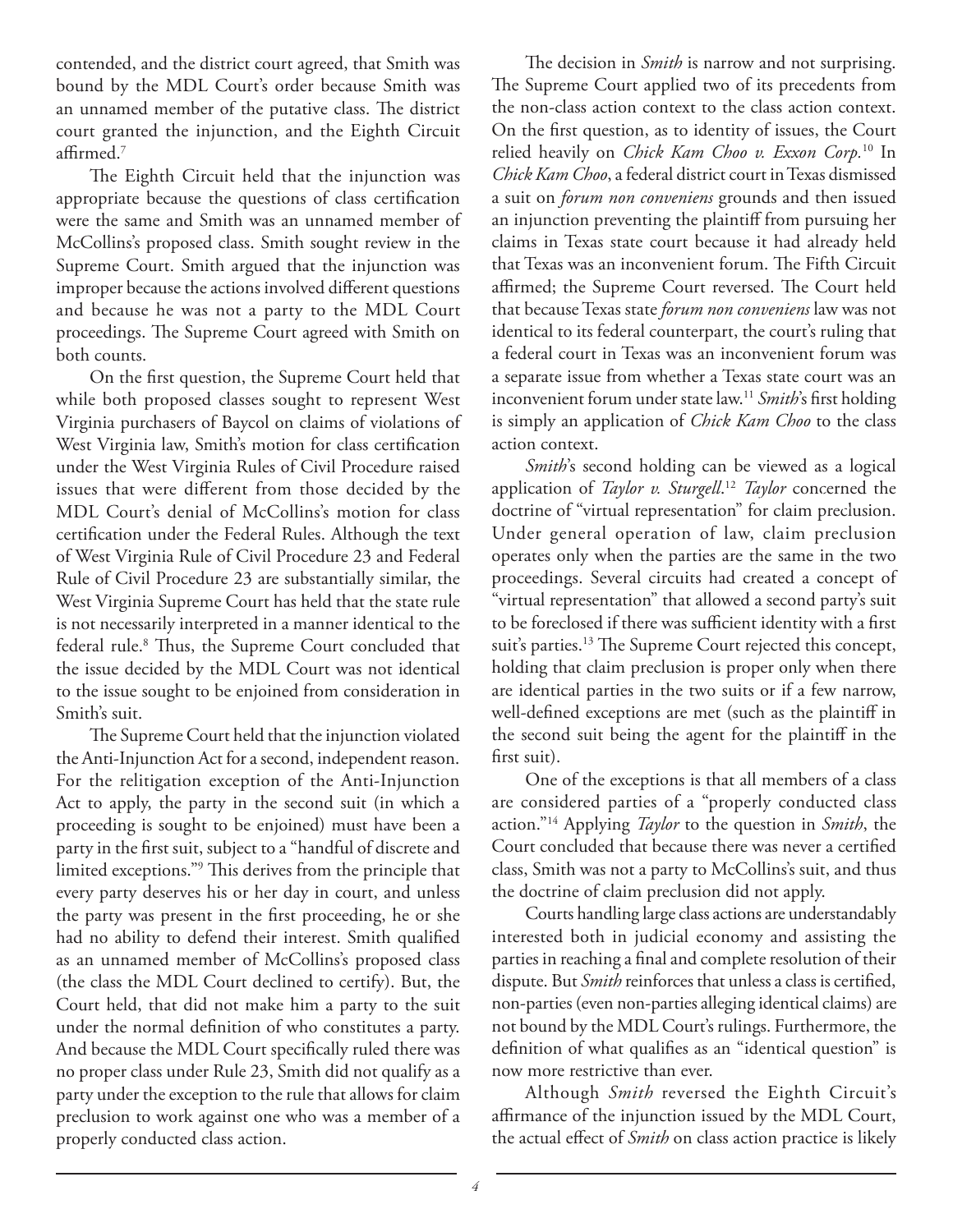to be limited. As even the Court recognized, the concerns about serial federal and state court class action litigation have been minimized by expanded federal jurisdiction under the Class Action Fairness Act of 2005, which creates federal jurisdiction in sizeable class actions with minimal diversity of citizenship. As Bayer argued to the Court, if these suits had been filed after enactment of the Class Action Fairness Act, both suits would have been removable, and thus both Smith's and McCollins's motions for class certification would have been decided by the MDL Court. Furthermore, even if there had not been an MDL proceeding, once removed, Federal Rule of Civil Procedure 23 would have governed both suits; hence the identical question would have been raised. Even more fundamental, once the cases were removed, the Anti-Injunction Act would not be relevant to whether an injunction should issue, because the Anti-Injunction Act concerns only injunctions enjoining state court proceedings.

For class action practitioners, *Smith* counsels that the best way to avoid repetitive litigation is to try to procedurally combine suits before class certification is decided rather than waiting until one court declines class certification and then seeking an injunction. Since *Smith* was decided this year, several district courts have already cited *Smith* in declining to issue injunctions.<sup>15</sup>

In light of the Class Action Fairness Act, *Smith* may have the greatest impact in non-class action litigation. Rather than being a case about class actions, *Smith* is about how to interpret the Anti-Injunction Act. And the Court has instructed lower courts that the relitigation exception of the Anti-Injunction Act is to be construed very narrowly. For the exception to apply, it must be the exact same issue in both cases, and the parties in the second case must have been actual parties in the first case.

*Smith* is a reminder and clarification of the requirements that must be met before any injunction may issue under the relitigation exception of the Anti-Injunction Act. The two suits must involve the *same*  parties, and the issue must be *identical*, not simply similar. While these are stringent requirements to satisfy, it is unsurprising to many Supreme Court observers. A strict interpretation of the exceptions of the Anti-Injunction Act defers to the mutual sovereignty of state and federal court systems and enforces the precept that federal interference in state courts should be minimal.

#### **Endnotes**

1 131 S. Ct. 2368 (2011).

2 While the other Justices joined Justice Kagan's opinion in full, Justice Thomas joined only parts I and II-A of the opinion. Justice Thomas did not join the part of the opinion holding that Smith was not a party to McCollins's suit.

3 The Anti-Injunction Act provides: "A court of the United States may not grant an injunction to stay proceedings in a State court except as expressly authorized by Act of Congress, or where necessary in aid of its jurisdiction, or to protect or effectuate its judgments." 28 U.S.C. § 2283.

4 The Supreme Court noted that neither Smith nor McCollins knew about each other's suit. 131 S. Ct. at 2373.

5 As discussed *infra*, Smith's suit was filed before the operative dates of the Class Action Fairness Act of 2005, 119 Stat. 4.

6 McCollins's suit initially sought class certification under the West Virginia rules, but since the case was removed to federal court, it was converted to a request for certification under the federal rules because federal procedural rules apply once a case has been removed. *See* 131 S. Ct. at 2374 n.2.

7 *In re* Baycol Prods. Litig., 593 F.3d 716 (8th Cir. 2010).

8 *In re* W. Va. Rezulin Litig., 585 S.E.2d 52 (W. Va. 2003).

9 131 S. Ct. at 2379.

10 486 U.S. 140 (1988).

11 In a separate part of the *Chick Kam Choo* opinion, the Court held that a more limited injunction that concerned only a Texas state law claim that the federal court had actually decided would be proper. 486 U.S. at 150-51.

12 553 U.S. 880 (2008).

13 The actual articulation of "virtual representation" varied from circuit to circuit, and involved different variations of a multifactor test. *See* 553 U.S. at 889-90.

14 553 U.S. at 894.

15 *See* Rhodes v. Advanced Prop. Mgmt. Inc., Civil No. 3:10-cv-826 (JCH), 2011 WL 3204597, at \*1 (D. Conn. July 26, 2011); Fharmacy Records v. Nassar, No. 05-72126, 2011 WL 2847602, at \*1 (E.D. Mich. July 18, 2011); *In re* Sears, Roebuck & Co. Tools Mktg. & Sales Practices Litig., No. MDL-1703, No. 05 C 4742, 2011 WL 2745772, at \*1 (N.D. Ill. July 11, 2011); *see also*  Thorogood v. Sears, Roebuck & Co., 2011 WL 768649, at \*1 (U.S. June 27, 2011) (vacating and remanding case to Seventh Circuit to reconsider in light of *Smith*).

*\* J.B. Tarter is an associate with Morgan, Lewis & Bockius LLP in Houston, Texas.*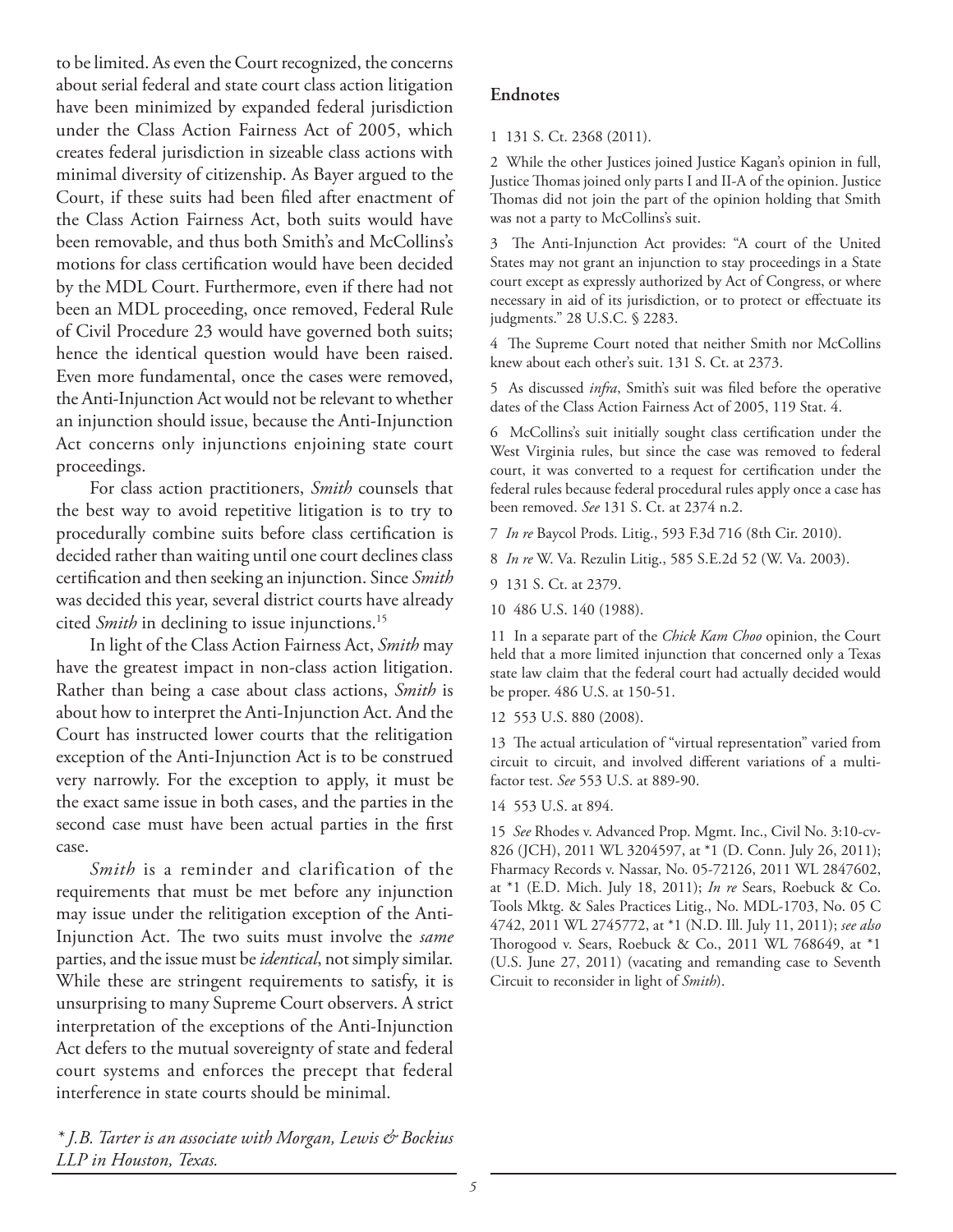### **Overtime Exemption Litigation Targets the Pharmaceutical Industry**

#### *Continued from cover*

been targeted in these actions, including industry giants such as Johnson & Johnson, Pfizer, GlaxoSmithKline, and Novartis Pharmaceuticals.

The pharmaceutical industry is not the first to be targeted by plaintiffs' lawyers on an industry-wide level under the FLSA—mortgage loan companies, retail establishments, and manufacturing companies are among its predecessors in this regard. But the recent proliferation of cases filed against the pharmaceutical industry, and the Department of Labor's increasingly active involvement in this litigation, presents unique issues and poses interesting questions for the pharmaceutical industry.

#### *A. An Aggressive Plaintiffs' Bar Targets the Pharmaceutical Industry*

Most people are familiar with the jobs of pharmaceutical sales representatives. While specific duties vary somewhat from employee to employee and company to company, generally, sales representatives are the primary point of contact between pharmaceutical companies and the physicians who prescribe their products. Sales representatives typically are in the field five days per week, calling on physicians with the goal of persuading them of the benefits of the products they sell, thereby increasing their employers' prescription sales volume and market share vis-à-vis competitors. Sales representatives use a variety of techniques to accomplish these goals, including leaving samples of products with physicians; using sales aids, glossies, or "reprints" to describe the efficacy of their products; and taking advantage of their sales skills to gain access to the physician and identify the physician's concerns and patient needs.

The Food and Drug Administration (FDA) regulates the manner in which sales representatives perform their jobs. Most obviously, because prescriptions are required for most drugs they sell, sales representatives normally cannot actually transfer title to their product directly to customers, relying instead on physicians to write prescriptions and on patients to fill them. In addition, the FDA regulates the marketing of pharmaceutical products; thus, sales representatives must stay "on label" in their discussions with physicians, promoting their drugs only

for FDA-approved uses. In order to ensure that they stay "on label," most companies require sales representatives to use only company-drafted, pre-approved sales aids in their physician calls.

Traditionally, pharmaceutical companies have classified sales representatives as exempt from federal and state overtime requirements. Relying on "white collar" overtime exemptions such as the outside sales and administrative exemptions, companies have determined that they are not required to pay overtime to sales representatives because they meet the indicia of these exemptions—for instance, consistent with the outside sales exemption, they serve as the primary sales agent for their employers with the physicians who write prescriptions for their products,<sup>2</sup> and, consistent with the administrative exemption, they exercise "discretion and independent judgment" in managing their sales territory and in their interactions with physicians.<sup>3</sup>

In the last several years, however, plaintiffs' lawyers have seized upon FDA-mandated restrictions to challenge these classification decisions. In particular, plaintiffs' lawyers argue that sales representatives' inability to transfer title disqualifies them from the outside sales exemption because they do not actually "sell" product. They likewise argue that sales representatives do not qualify for the administrative exemption because requirements that they stay on-label and use only company-approved sales aids significantly limit their discretion and independent judgment in performing their jobs. Since 2006, plaintiffs' lawyers have filed nearly 100 collective and class action lawsuits under the FLSA and state laws in dozens of courts throughout the country asserting these theories to challenge the overtime classification of pharmaceutical sales representatives.

Many courts have been resistant to these arguments, reasoning that employees' job duties should be evaluated in the context of the industry in which they work and recognizing that, even within the limitations of FDA regulations, sales representatives have significant ability to develop sales strategy and shape their sales calls to best persuade physicians to prescribe their products. For example, beginning in 2007, the Central District of California granted summary judgment to employers in at least six separate California state law cases on the grounds that pharmaceutical sales representatives qualified for California's outside sales exemption.<sup>4</sup>Among the factors relied upon in these decisions were sales representatives' lack of day-to-day direct supervision from management, prior sales experience, opportunities for incentive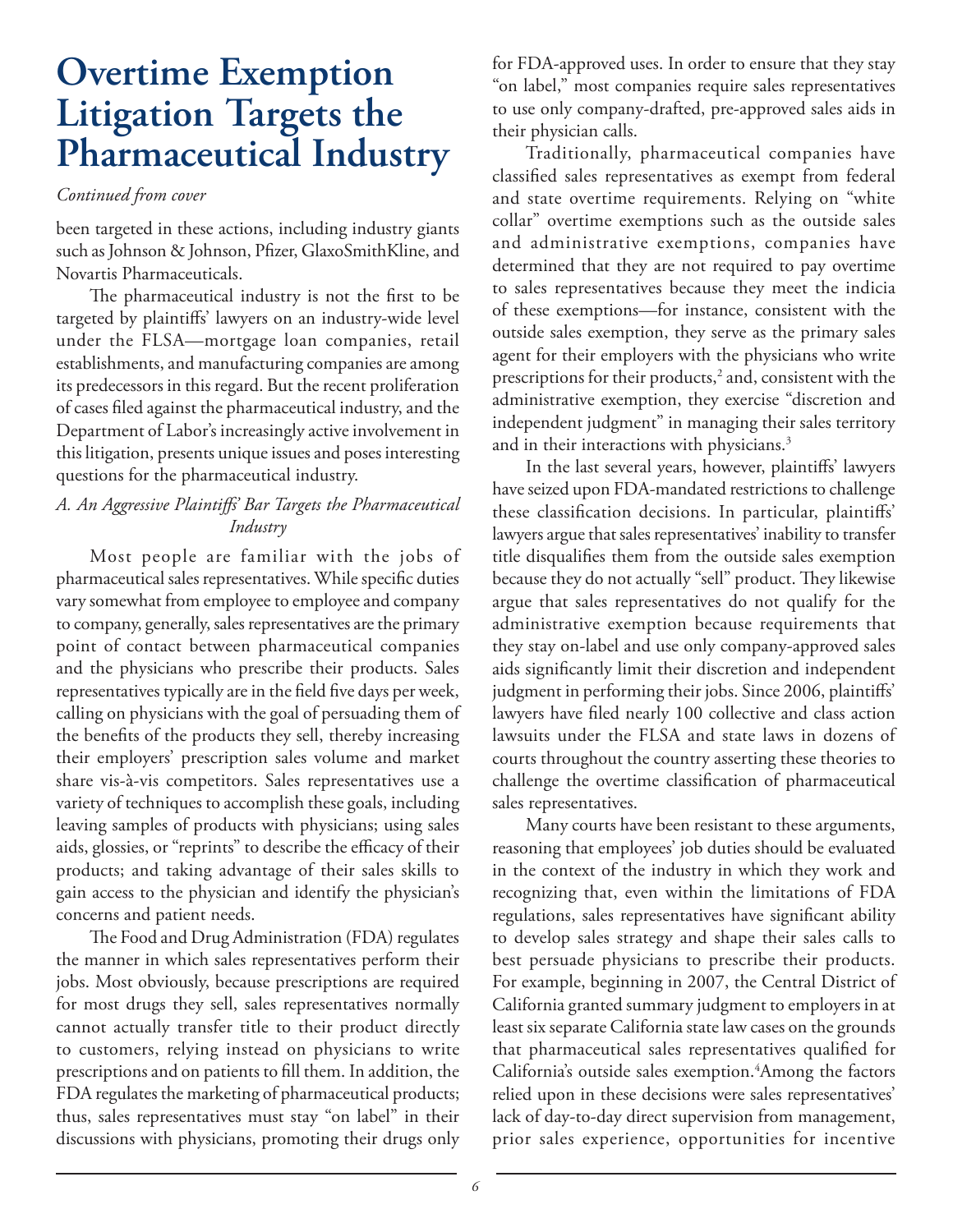compensation based on sales or market share growth, and their employers' expectation that they seek affirmative commitments from physicians to write prescriptions for their products.

Results were decidedly more mixed in cases brought under the FLSA, although the weight of authority favored employers. Some courts, such as the Southern District of Texas, the Southern District of New York and the Southern District of Indiana, held that pharmaceutical sales representatives qualified for both the outside sales and administrative exemptions.5 Other courts found that they qualified only for the administrative exemption<sup>6</sup> or the outside sales exemption.7 In the District of Connecticut, however, two different courts held that, as a matter of law, Boehringer Ingelheim's and Schering Plough's sales representatives did not qualify for the outside sales exemption because they did not consummate sales.<sup>8</sup>

#### *B. Department of Labor Impact*

In October 2009, the Secretary of Labor filed a brief as amicus curiae in the Second Circuit Court of Appeals' review of *In re Novartis Wage and Hour Litigation*. In her amicus brief, the Secretary argued for reversal of the trial court's grant of summary judgment to Novartis, agreeing with plaintiffs that, while Novartis' sales representatives may bear some indicia of sales people, they did not meet the requirements for the outside sales exemption because they did not actually sell or take orders for drugs, and instead only provided information to physicians. The Secretary also argued that Novartis' representatives did not qualify for the administrative exemption based on, among other things, her assertion that they were not permitted to deviate from company-approved scripts when calling on doctors. On July 6, 2010, the Second Circuit Court of Appeals vacated the trial court's decision, finding the Secretary's amicus brief was entitled to controlling deference under *Auer v. Robbins*, 9 and accordingly finding that Novartis' sales representatives did not qualify for the FLSA's outside sales or administrative exemptions.<sup>10</sup>

As would be expected, plaintiffs have aggressively pushed the amicus brief as the authoritative statement of the Department of Labor (DOL) on the exempt status of pharmaceutical sales representatives, and there has been a great deal of motion practice devoted to the question of whether the DOL brief constitutes a considered interpretation of DOL regulations or a litigation position that runs contrary to past DOL statements. In the Northern District of Illinois, a court held that the amicus brief was entitled to *Auer* deference as the

DOL's interpretation of its own regulations and granted summary judgment to FLSA collective action plaintiffs on both the outside sales and administrative exemptions.<sup>11</sup> Similarly, in the Southern District of Texas, a court granted a motion to reconsider and reversed its grant of summary judgment to the employer based on the Second Circuit's decision in *Novartis*. 12 In contrast, on a motion for reconsideration of its grant of summary judgment to Eli Lilly, the Southern District of Indiana refused to defer to the DOL.<sup>13</sup> Meanwhile, on February 2, 2010, the Third Circuit Court of Appeals affirmed summary judgment for Johnson & Johnson on the administrative exemption, never mentioning the amicus brief despite plaintiffs' counsel's insistence that it was entitled to controlling deference.<sup>14</sup>

The most recent major decision occurred on February 14, 2011 when a unanimous Ninth Circuit panel affirmed summary judgment for GlaxoSmithKline finding that a plaintiff sales representative qualified for the FLSA's outside sales exemption.15 As in the Second Circuit, the Secretary filed an amicus brief in support of the plaintiff, but, unlike the Second Circuit, the Ninth Circuit refused to grant deference, noting that the DOL had acquiesced in the sales practices of the pharmaceutical industry for over seventy years and finding the DOL's litigation position both plainly erroneous and inconsistent with its own regulations and practices.

The split between the Second, Third, and Ninth Circuits clearly leaves pharmaceutical companies in limbo as to what exemption, if any, applies to pharmaceutical sales representatives, as well as to what deference should be granted to the DOL's amicus filings. What's more, other appellate courts are likely to have their say in the near future. Both *Schaefer-LaRose v. Eli Lilly & Co.* and *Jirak v. Abbott Laboratories* are on appeal to the Seventh Circuit, with consolidated argument likely to be held this year. Auxilium Pharmaceuticals has appealed the summary judgment decision in *Harris* to the Fifth Circuit. Boehringer Ingelheim, which had summary judgment granted against it in a single-plaintiff case in the Southern District of Florida,<sup>16</sup> recently had its motion for interlocutory appeal to the Eleventh Circuit denied.17 One might expect in this environment that the Supreme Court would take an interest in these cases, but on February 28, 2011 it denied Novartis' petition for certiorari in *In re Novartis Wage and Hour Litigation*. More recently, on August 12, 2011, plaintiffs in *Christopher v. SmithKline Beecham Corporation* filed their petition with the Supreme Court.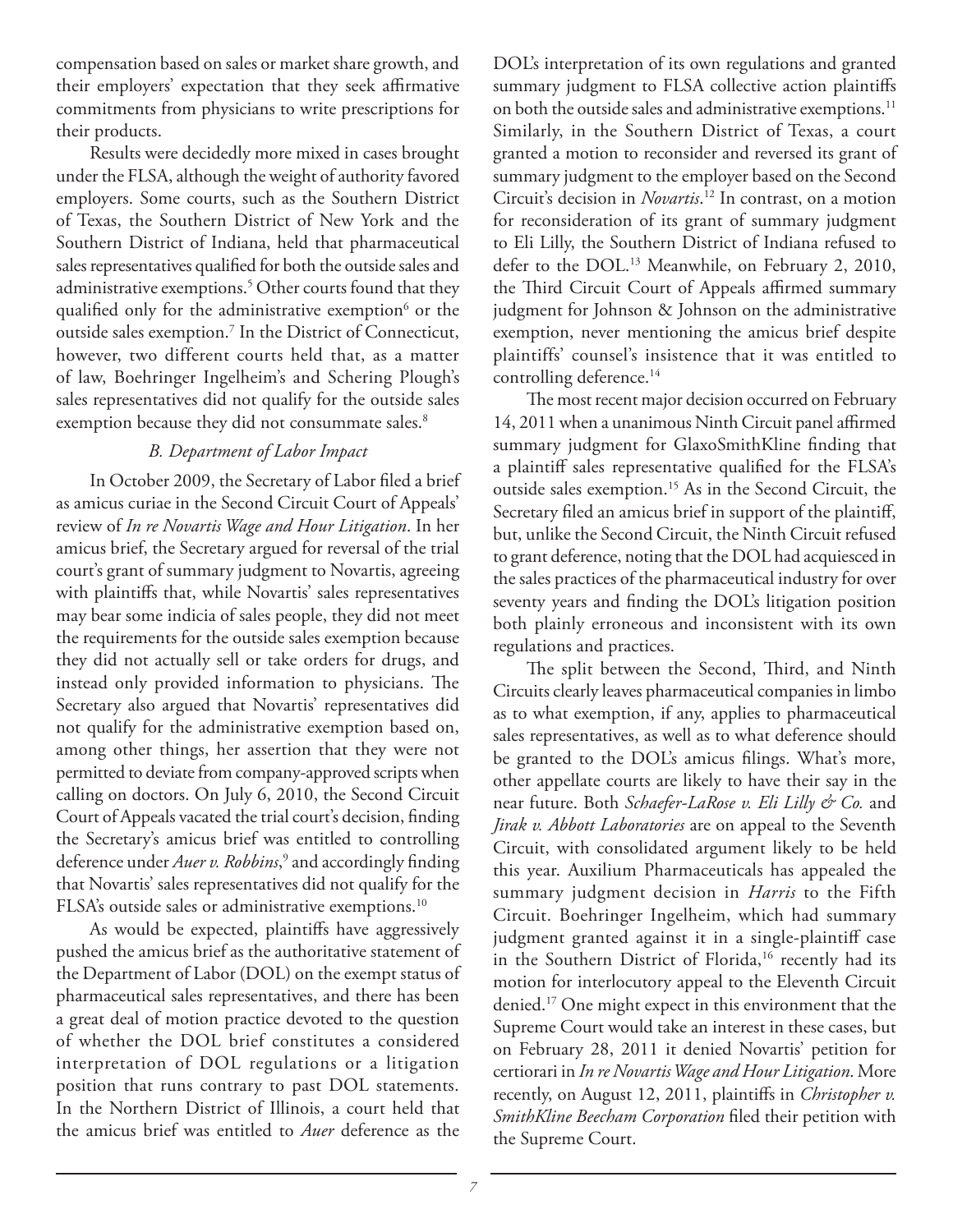#### *C. Impact on Pharmaceutical Industry*

All this leaves an uncertain state of affairs for pharmaceutical companies. It appears that the DOL under President Obama's administration will continue filing amicus briefs in appeals of wage-and-hour decisions, and, combined with the Supreme Court's denial of certiorari in *In re Novartis*, these actions have further emboldened plaintiffs' counsel, leading to additional lawsuits under both the FLSA and state law.

Indeed, the relative ease with which plaintiffs can obtain conditional collective action certification in FLSA lawsuits allows them access to contact information for potentially thousands of current and former pharmaceutical sales representatives, any number of whom could become class representatives in state law actions. While attorneys for pharmaceutical companies have suggested that the ethics of using the FLSA notice mechanism as a recruiting tool for state law actions is questionable and likely to be the subject of motion practice in the near future, plaintiffs' counsel have not been reticent in this regard. In many cases, state law class actions are more lucrative than FLSA collective actions because they use Fed. R. Civ. P. 23 "optout" mechanisms instead of the FLSA's affirmative "opt-in" requirement. Notably, the opt-in rate for pharmaceutical collective actions under the FLSA has been low—typically in the range of 4-6%,<sup>18</sup> —making opt-out class action procedures more attractive to plaintiffs' counsel. We can expect to see more state law class actions in the future, especially in states that look to the FLSA for guidance in interpreting their wage and hour laws.

Among the dilemmas for pharmaceutical companies facing exemption litigation is the fact that the litigation is extremely unpopular among current employees. Indeed; typically fewer than 10% of those who join these cases are actively employed by the company they sue.<sup>19</sup> This is to be expected because some of the most attractive qualities of the job are directly related to its exempt status—flexible schedules, the lack of direct supervision, and no requirement to track hours. Any change in these aspects of the job could negatively impact the quality of workforces in the industry. Pharmaceutical companies therefore must engage in a delicate balancing act between the wants and needs of employees essential to driving demand for their products and the current state of the law, and do so in an environment where the law is very much in flux and outcomes seem driven more by differences in legal interpretation than in facts.

#### *\* Brent D. Knight is a partner at Jones Day.*

*\*\* Michelle G. Marks is an associate at Jones Day*

*In the interest of full disclosure, the authors represent companies in the pharmaceutical industry.*

#### **Endnotes**

- 1 29 U.S.C. § 201, *et seq.*
- 2 *See* 29 C.F.R. § 541.500(a),
- 3 *See* 29 C.F.R. § 541.200(a).

4 *See, e.g.*, Barnick v. Wyeth, 522 F. Supp. 2d, 1257 (C.D. Cal. 2007); D'Este v. Bayer Corp., No. 07-3206, slip op. (C.D. Cal. Oct. 9, 2007); Menes v. Roche Labs. Inc., No. 07-1444, 2008 U.S. Dist. LEXIS 4230 (C.D. Cal. Jan. 7, 2008); Brody v. Astrazeneca Pharms., LP, No. 06-6862, 2008 U.S. Dist. LEXIS 107301 (C.D. Cal. June 11, 2010); Rivera v. Schering Corp., No. 08-1743, 2008 U.S. Dist. LEXIS 111105 (C.D. Cal. Aug. 14, 2008); Yacoubian v. Ortho-McNeil Pharm. Inc., No. 07-0127, 2009 U.S. Dist. LEXIS 27937 (C.D. Cal. Feb. 6, 2009).

5 *See, e.g.*, Harris v. Auxilium Pharms., Inc., 664 F.Supp.2d 711 (S.D. Tex. 2009), *vacated in part on reconsideration by* 2010 U.S. Dist. LEXIS 102730 (S.D. Tex. Sept. 28, 2010); *In re* Novartis Wage and Hour Litigation, 593 F. Supp. 2d 637 (S.D.N.Y. 2009), *vacated*, 611 F.3d 141 (2d Cir. 2010); Schaefer-LaRose v. Eli Lilly & Co., 663 F. Supp. 2d 674 (S.D. Ind. 2009).

6 *See, e.g.*, Smith v. Johnson & Johnson, No. 06-4787, 2008 U.S. Dist. LEXIS 104952 (D.N.J. Dec. 20, 2008), *aff'd*, 593 F.3d 280 (3d Cir. 2010); Jackson v. Alpharma, No. 07-3250, 2010 U.S. Dist. LEXIS 72435 (July 19, 2010).

7 *See, e.g.*, Yacoubian v. Ortho-McNeil Pharm. Inc., No. 07-0127, 2009 U.S. Dist. LEXIS 27937 (C.D. Cal. Feb. 6, 2009).

8 Ruggeri v. Boehringer Ingelheim, 585 F. Supp. 2d 254 (D.Conn. 2008); Kuzinski v. Schering Corp., 604 F. Supp. 2d 385 (D.Conn. 2009).

9 519 U.S. 452 (1997).

10 *In re* Novartis Wage and Hour Litigation, 611 F.3d 141 (2d Cir. 2010).

11 Jirak v. Abbott Labs., No. 07-3626, 2010 U.S. Dist. LEXIS 58804 (N.D. Ill. June 10, 2010).

12 Harris v. Auxilium Pharms., Inc., No. 07-cv-3938, 2010 U.S. Dist. LEXIS 102730 (S.D. Tex. Sept. 28, 2010).

13 Schaefer-LaRose v. Eli Lilly & Co., No. 07-1133, 2010 U.S. Dist. LEXIS 105736 (S.D. Ind. Sept. 29, 2010).

14 Smith v. Johnson & Johnson, 593 F.3d 280 (3d Cir. 2010).

15 Christopher v. SmithKline Beecham Corp., 635 F.3d 383 (9th Cir. 2011).

16 Palacios v. Boehringer Ingelheim Pharm., Inc., No. 10-22398- Civ-UU, 2011 U.S. Dist. LEXIS 77804 (S.D. Fla. July 11, 2011).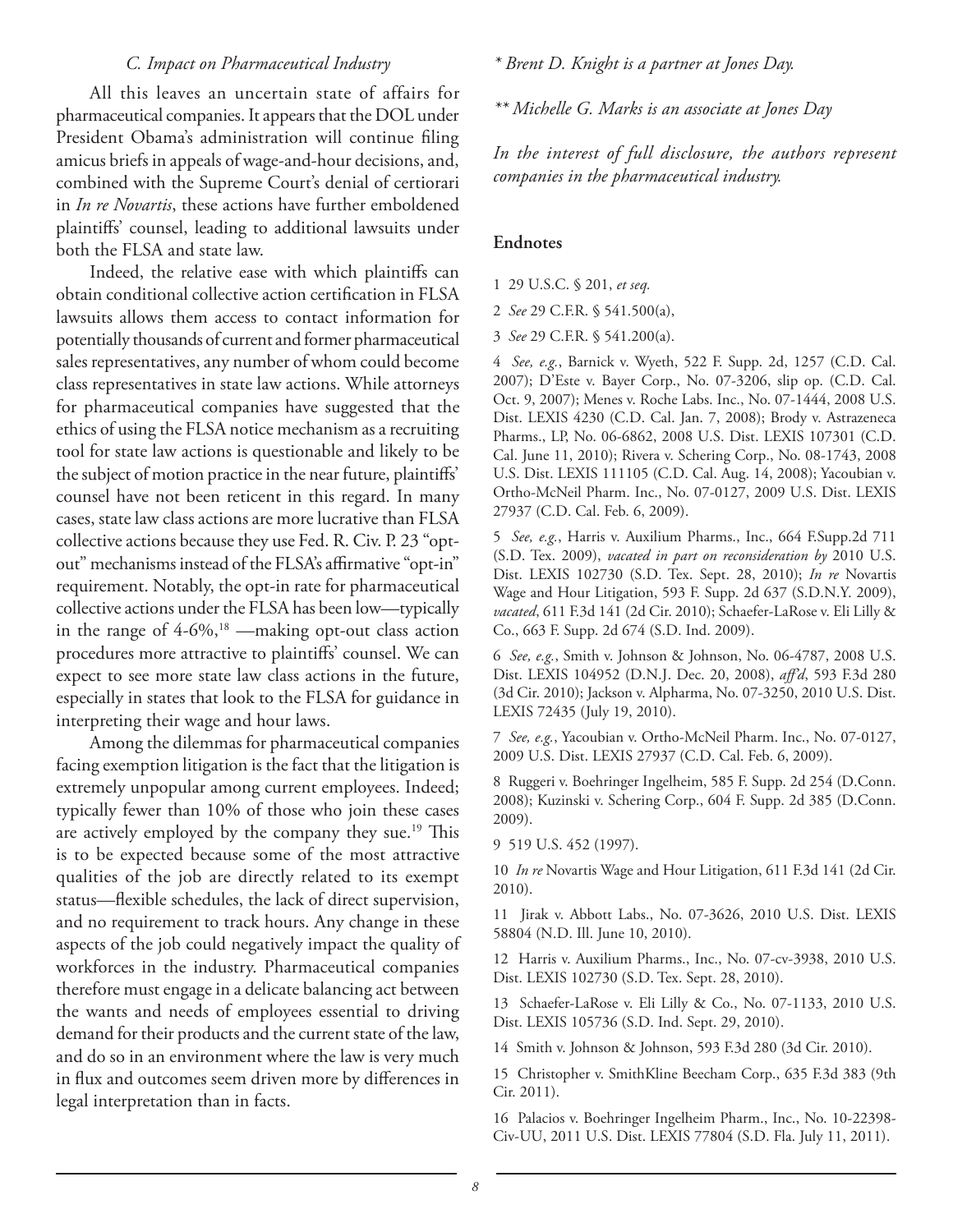17 Palacios v. Boehringer Ingelheim Pharm., Inc., No. 10- 22398-CIV-TORRES (11th Cir. Sept. 14, 2011). The case is now scheduled for trial in early 2012, so barring settlement, it may be in the Eleventh Circuit within the next year.

18 *See, e.g.*, Schaefer-LaRose v. Eli Lilly, Case No. 07-CV-1133 (S.D. Ind. 2006) (4.59% opt-in rate); Engel v. EMD Sereno, Case. No. 07-CV-0117 (N.D. Cal. 2007) (4.3% opt-in rate).

19 *See, e.g.*, *Schaefer-LaRose*, Case No. 07-CV-1133 (S.D. Ind. 2006) (29 of 356 opt-ins are current employees).

# **Piecing Together the Puzzle of Mexican Class Actions**

#### *Continued from page 3*

Services, the Federal Antitrust Commission, the Federal Attorney General, civil associations with at least one year of establishment prior to the lawsuit, and a group of at least ten individual members of the class (art. 584).<sup>8</sup>

During the last quarter of 2010, and after intense debate and participation from different sectors, Senator Murillo's bill was significantly amended to introduce a number of safeguards intended to protect defendants' rights. Class actions were divided into three categories, following categories of rights found in the legal doctrine of civil law countries: the so-called *diffuse actions* to protect comprehensive rights that belong to society in general and not to any individual in particular, such as the right to a clean environment; *collective actions* to protect rights that belong to a group of persons linked by a legal relationship; and *homogeneous individual rights class actions* to protect a group linked by a contractual relationship (art. 581). The opt-out procedure was replaced with a mixed system under which class actions will be opt-out if they involve diffuse rights, and opt-in if they involve collective rights or individual homogeneous rights (art. 594). While some class action advocates oppose the opt-in procedure because it narrows the reach of class judgments, the fact that the time for opting extends well beyond the decision on the merits of the claim means class members will be able to wait for the outcome before deciding whether to join.

A clear certification phase with familiar criteria such as commonality, adequate representation, class definition, and superiority, was introduced, together with rules that provide for the parties' right to appeal the trial court's certification ruling (art. 588-589). In addition, the *loser pays rule* was adopted and attorney's fees would be subject to caps that aim at avoiding abuse (arts. 616-618).9

In late December 2010, the revised Murillo bill was approved unanimously in committee and, shortly thereafter, by the Senate's Plenary. The publication of the law in the Official Gazette was the final piece of the puzzle. With the law now enacted, consumer advocates can prepare to file claims when the law becomes effective in March 2012, and potential defendants can brace for the impact.

But, while we can expect to see federal class actions in Mexico next year, that may not be the end of the debate in Mexico. There remains a question as to whether a federal class action law will preempt state legislatures from passing their own local class action procedures. Mexico is a federation comprising thirty-one states and a Federal District, Mexico City. Under the Constitution, states have specific powers that are not delegated to the federal government.10 While the constitutional amendment states that federal courts will have exclusive jurisdiction over class actions, some commentators have voiced the opinion that a federal class action law would not preempt state legislation that governs matters for which states have sole or concurrent jurisdiction under the Federal Constitution (i.e., right to health).11 As a result, local initiatives have also been frequent in state legislatures, and new proposals are being introduced often.

The most recent proposal is a bill in the Federal District (Mexico City) introduced this year by Representative Julio Cesar Moreno Rivera, with broad support from legislators in different political parties.12 The bill would amend the Civil Procedure Code of Mexico City to introduce a chapter on class actions. The bill expressly refers in its preamble to the federal preemption issue stating that the state legislature is not invading the jurisdiction of the Federal Congress because it is only proposing modifications to local legislation. Under this bill, class actions would be heard by state civil courts (art. 674). Standing would be given to public and private entities whose organizational purpose is related to the protection of collective rights, the Attorney General of the Federal District, and groups of at least fifteen individual class members (art. 675). For a class action to be admissible, there must be common issues of fact and law and adequate representation of the class (art. 676 A). The defendant would have fifteen days to file its answer (art. 676 B). Thereafter, the judge would rule on admissibility under article 676 A. It does not appear that the parties would have the right to oppose admissibility, and the ruling of the court is not subject to review (art. 676 C). Class actions would be opt-out, allowing class members to do so at any time before the court issues its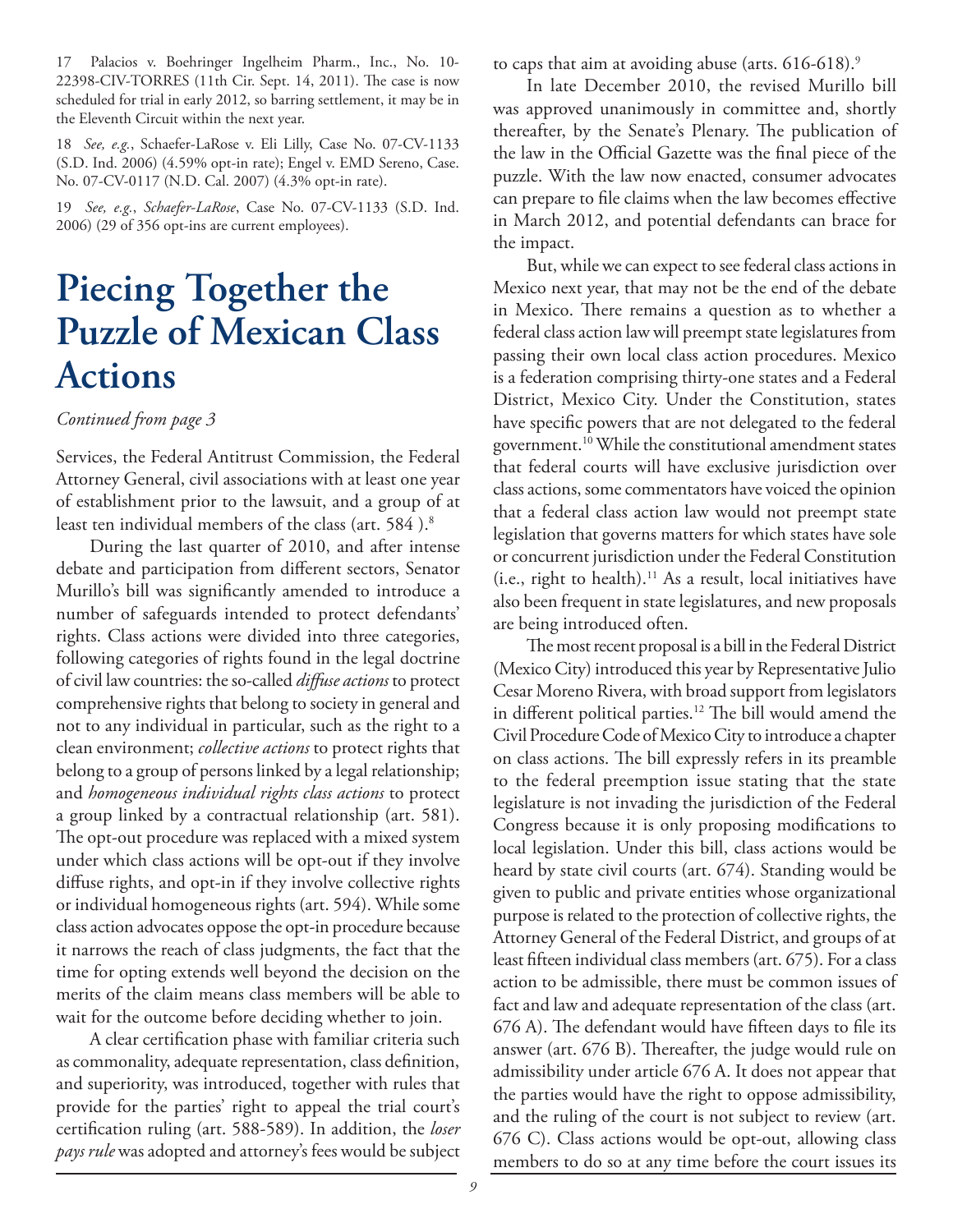final decision (art. 676 E). The proposal also provides that the parties must produce their evidence within a term of thirty days, and that the court must decide the case within ten days after the filing of closing arguments (art. 676 G). The final ruling would be binding on all the parties unless inadequate representation is proven or new evidence is discovered. In that case, a new class action based on the same facts may be filed within three years (art. 680).

A notable innovation of this proposal would be the introduction of punitive damages, which are currently foreign to Mexican law, as in most civil law countries (art. 677 B). This proposal will join a similar bill that has been pending in the Mexico City legislature since April 2009.13 The question now is whether the Mexico City legislature will challenge the exclusivity of the federal law under the constitutional amendment by moving its own bill forward.

The Federal Congress in Mexico has now pieced together a class action model assembled with provisions intended to protect the interests of numerous stakeholders in the debate. It remains to be seen how class action cases will unfold in Mexico, and whether competing local class action models will challenge the exclusivity of the federal law.

*\* William J. Crampton is a partner in Shook, Hardy & Bacon's Global Product Liability Group in Kansas City. Bill represents and consults with clients on product liability matters throughout Europe and Latin America, and he is co-author of a chapter on "Class Action Developments Overseas" in* Product Liability Litigation: Current Law, Strategies and Best Practices *(2009 and 2010).*

*\*\* Silvia Kim is an associate in Shook, Hardy & Bacon's Global Product Liability Group in Kansas City. Silvia is a licensed lawyer in the United States and Costa Rica. Her litigation practice, which centers on Latin America and Asia, focuses primarily on product liability, class action and consumer protection litigation.*

#### **Endnotes**

1 Gregory L. Fowler et al., *Class Actions in Latin America: A Report on Current Laws, Legislative Proposals and Initiatives*, 1:1 Latin Am. F. Newsl. (International Bar Association), Oct. 2008, at 72 ("It is important to mention that in the 15 years since the Consumer Protection Law was enacted, there have only been two group actions filed by the Consumer Protection Agency before the federal jurisdiction: The Air Madrid and the Lineas Aereas Azteca

cases, both in 2007, with the exception of some isolated judicial precedents in consumer matters.").

4 Federal Constitution Amendment to article 17, published in the Mexican Official Gazette, July 29, 2010.

5 Decree which issues the regulatory law to article 17 of the Mexican Federal Constitution on collective actions. Representative Javier Corral Jurado of the PAN, July 2010.

6 *Id.*

7 The bill proposed a bundle of amendments to several pieces of legislation: the Federal Code of Civil Procedure, the Federal Civil Code, the Antitrust Law, the Consumer Protection Law, the Environmental Law, and the Law for the Protection of Users of Financial Services Law.

8 Bill which modifies and adds several articles to the Federal Code of Civil Procedures, Federal Civil Code, Federal Antitrust Law, Federal Consumer Protection Law, Federal Law of the Judicial Power, General Law on Ecological Equilibrium and Protection of the Environment, and Law for the Protection and Defense of Users of Financial Services, filed by Senator Jesus Murillo Karam, introduced in September 2010.

9 Bill filed by Senator Jesus Murillo Karam, approved by the Government and Legislative Studies Senate Committees, LXI Legislature, introduced December 2, 2010.

10 Federal Constitution of Mexico, article 124.

11 Alejandro Madrazo Lajous, Acciones colectivas: reforma engañabobos, El Universal, Apr. 27, 2010, *available at* http://www. eluniversal.com.mx/editoriales/48125.html.

12 Bill filed by Legislators of the V Legislature, which seeks to reform several articles of the Federal Civil Procedure Code, Federal Civil Code, and several federal laws, filed by Dep. Julio Cesar Moreno Rivera, introduced in January 2011.

13 Bill filed by Dep. Xiuh Guillermo Tenorio Antiga of the New Alliance Party before the IV Legislature of the Mexico City Congress, introduced in April 2009.

<sup>2</sup> *Id*.

<sup>3</sup> *Id.*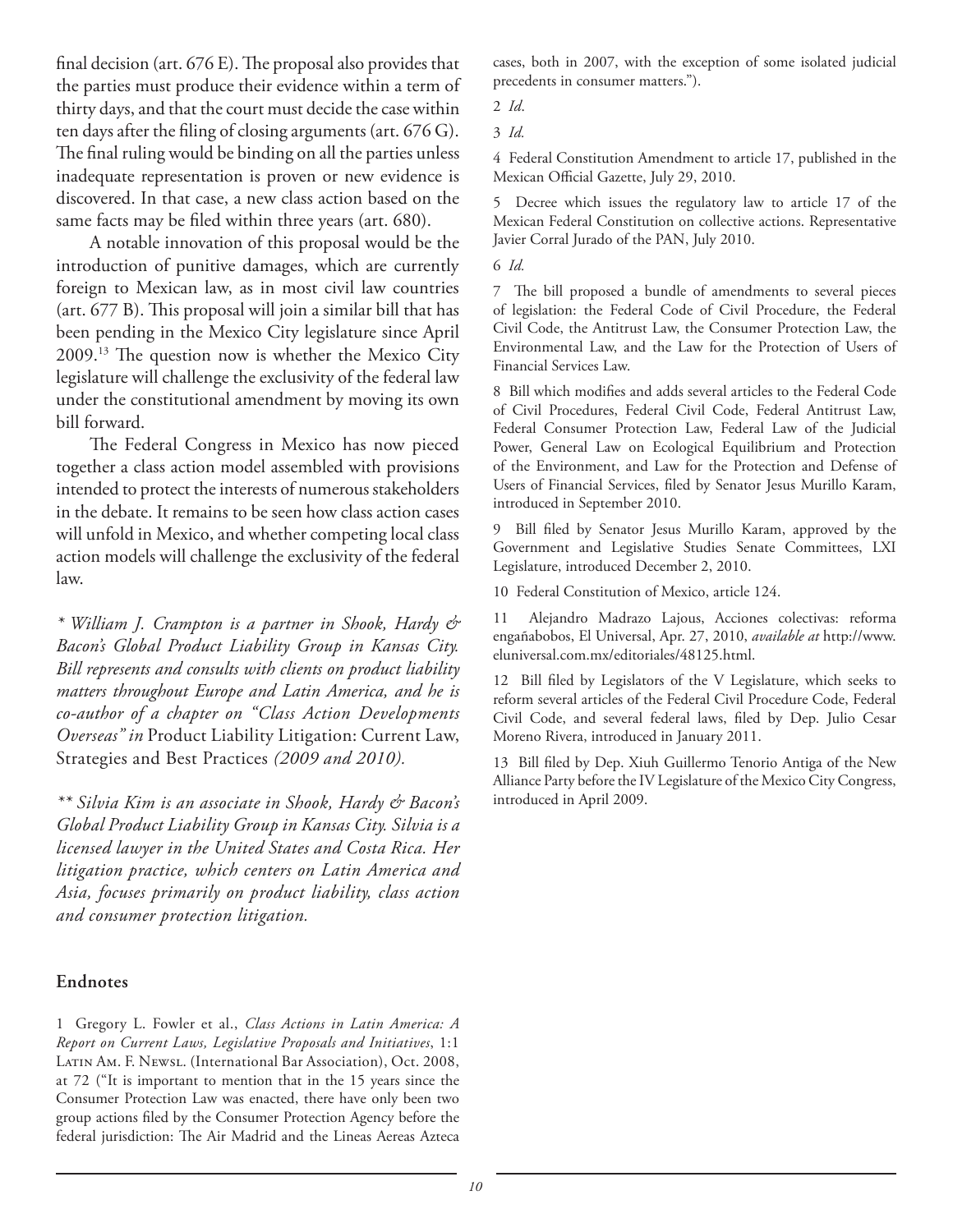# **Did the Supreme Court Just Kill the Class Action?**

#### *Continued from cover*

17% were suits brought by consumers against businesses (including fraud and antitrust suits).2 These suits make up over three quarters of all federal court class actions; the remaining quarter consists of suits against government actors, insignificant suits against businesses under the Fair Debt Collection Practices Act, and a smattering of others. Although I do not know for certain, I suspect the picture would look much the same among state court class actions. As Myriam Gilles explained in a prescient article a few years ago,<sup>3</sup> all of these people can be asked to consent to arbitration agreements in one way or another: employees can be asked to sign them when they are hired, consumers can consent to them when they purchase products, and shareholders can consent to them when they purchase shares (either by notice from brokers or by corporate charters $^4$  that require it). It is true that there are some contexts in which federal law prohibits pre-dispute arbitration,<sup>5</sup> but these contexts are few and they are not very significant. It is also true that few corporations have taken advantage of pre-dispute arbitration with respect to shareholders, but this is not for lack of interest; it is because the SEC and securities exchanges have done their best to prevent companies from doing so.6 But I am not sure how much longer the SEC and the exchanges will be able to keep this up: most commentators seem to believe that there is nothing in federal law that says shareholder securities fraud claims cannot be arbitrated, and, indeed, the Supreme Court has held that claims brought under the very same provisions of the securities laws can be arbitrated when brought against brokers.7

Second, after *Concepcion*, it is difficult to see how anything in state law can stop businesses from pressing all these plaintiffs into class action waivers. Although some commentators have argued that it might be possible to distinguish *Concepcion* from other cases on the particulars of California's unconscionability doctrine or on the particulars of AT&T's arbitration agreement (which was quite generous to claimants), I do not see it. Nothing in Justice Scalia's opinion in any way turned on either of these points. Rather, the Court's reasoning was simply that, unless a class action waiver could be included in an arbitration agreement, businesses would flee arbitration,

and this would frustrate the purposes of the FAA.8 As such, it is hard to see how any state law that forbids class action waivers would not be preempted under *Concepcion* for the very same reasons.

Third, to the extent, then, that there is anything that can stop businesses from pressing all these plaintiffs into class action waivers, it will have to be found somewhere in federal law, but it is hard to find anything there that might do it. For one thing, any federal law would have to trump another federal law: the FAA. The FAA, after all, is an explicit command from Congress that arbitration agreements should be enforced (including, after *Concepcion*, arbitration agreements containing class action waivers). In order to trump this explicit command from Congress, I would think one would have to find a conflicting command from Congress somewhere else in the U.S. Code and then invoke one of the canons on how to interpret statutes that are irreconcilable with one another (such as the canon that says that the specific statute trumps the general one, or the canon that says the more recent statute trumps the older one). But finding such a conflicting command is quite difficult. None of the federal statutes creating causes of action that give rise to class actions grant plaintiffs access to Rule 23-style, opt-out class actions. (There are a few of such statutes that grant plaintiffs access to opt-in style collective actions,<sup>9</sup> but these are a different—and less threatening—beast.) Rule 23, of course, grants access to Rule 23-style, optout class actions, but federal statutes like the FAA trump federal rules like Rule 23. The only federal statute that I have found that *might* grant plaintiffs access to Rule 23-style class actions is the infamous Dodd-Frank Wall Street Reform and Consumer Protection Act of 2010. One section of this legislation empowers the Consumer Financial Protection Bureau to impose conditions on the use of pre-dispute arbitration in consumer financial products.10 It is *possible* that the Bureau will promulgate regulations prohibiting class action waivers in arbitration agreements. If it does, then the Bureau might preserve some—but only some, and a small some at that—of the class actions against businesses that could be threatened by *Concepcion*.

Some commentators believe that, even if there is no federal statute that grants plaintiffs access to class actions, federal common law might do so instead. Indeed, there is something—gleaned from bits of Supreme Court language—that lower courts call a "federal common law" of "the enforceability of arbitration agreements."11 This federal common law is sometimes invoked to invalidate provisions in arbitration agreements that would make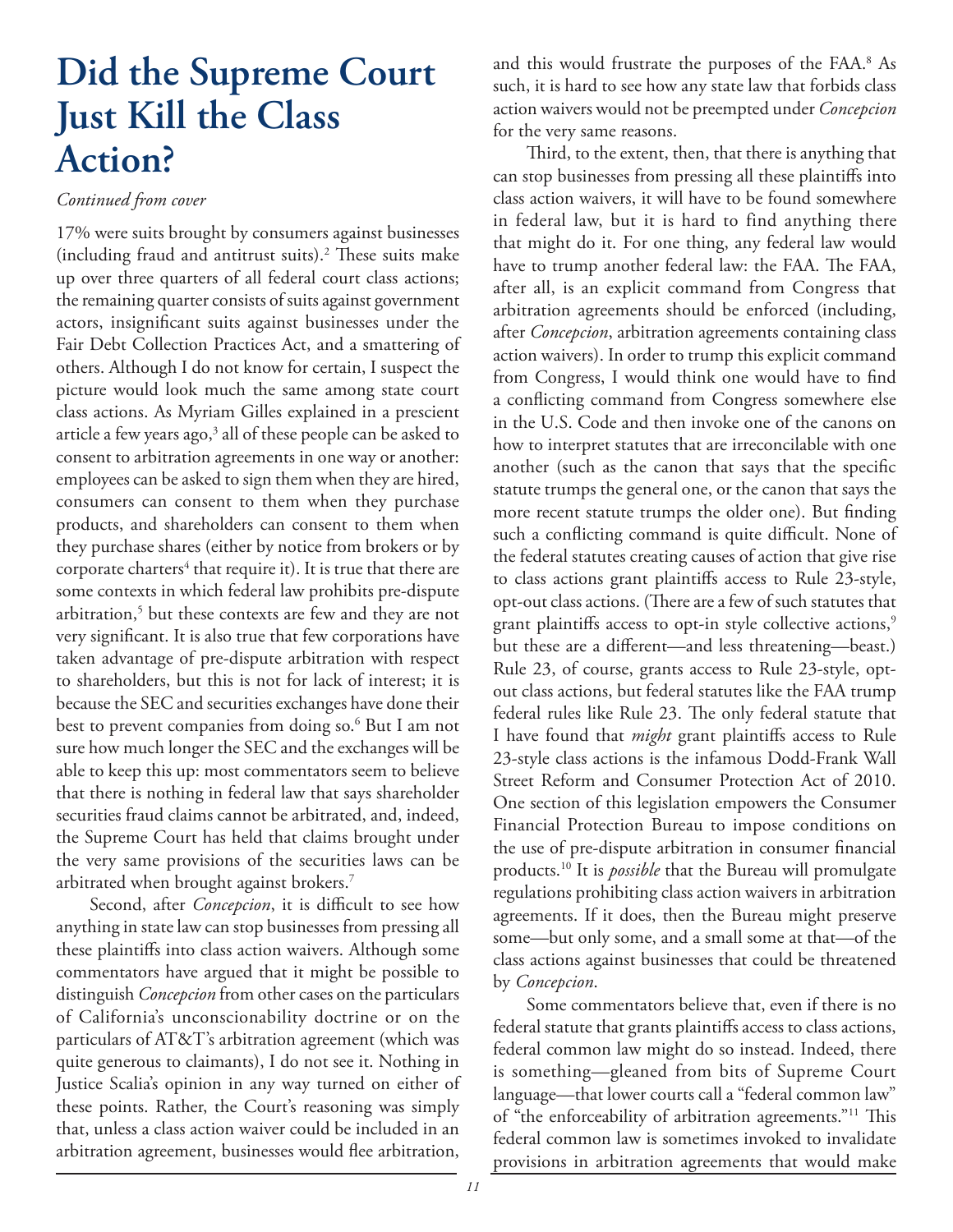it difficult to vindicate federal rights. Although it is certainly possible that this federal common law might save class actions for some small-stakes federal claims (because plaintiffs in these cases would not be able to vindicate federal rights without them), I would not bet on it. Federal common law is not much in vogue these days at the Supreme Court. If given the opportunity, I suspect the textualist, separation-of-powers majority on the Court will understand its arbitration precedents not to create a body of federal common law as some lower courts have, but, rather, to express the principles of interpreting irreconcilable statutes that I described above. As Justice Thomas put it for this wing of the Court in the most recent of these precedents*, 14 Penn Plaza v. Pyett*12:

We cannot rely on [a] judicial policy concern as a source of authority for introducing a qualification into the ADEA that is not found in its text. [C]ongress is fully equipped to identify any category of claims as to which agreements to arbitrate will be held unenforceable. Until Congress amends the ADEA . . ., there is no reason to color the lens through which the arbitration clause is read  $\dots$ .<sup>13</sup>

Of course, Congress could prevent all of this from happening by amending the FAA or enacting some other legislation that would preserve access to class actions despite arbitration agreements otherwise. Legislation of this sort has been pending in Congress for some time. But it has not been acted upon, and, until it is, I have to wonder whether the Supreme Court has just handed the business community its biggest victory in a very long time.

*\* Associate Professor of Law, Vanderbilt University Law School.*

#### **Endnotes**

1 131 S. Ct. 1740 (2011).

2 *See* Brian T. Fitzpatrick, *An Empirical Study of Class Action*  Settlements and Their Fee Awards, 7 J. EMPIRICAL LEGAL STUD. 811, 818 (2010).

3 *See* Myriam Gilles, *Opting Out of Liability: The Forthcoming, Near-Total Demise of the Modern Class Action*, 104 Mich. L. Rev. 373 (2005).

4 *Cf*. A.C. Pritchard, Stoneridge Investment Partners v. Scientific-Atlanta: *The Political Economy of Securities Class Action Reform*, 2007-2008 Cato Supreme Court Review 217 (suggesting that "shareholders change the damage measure in Rule 10b-5 securities fraud class actions" by waiving the fraud-on-the-market "presumption

of reliance in the corporation's articles of incorporation").

5 *See, e.g.*, 15 U.S.C. § 1226.

6 *See* Bradley J. Bondi, *Facilitating Economic Recovery and Sustainable Growth Through Reform of the Securities Class Action System: Exploring Arbitration as an Alternative to Litigation*, 33 Harv. J. L. & Pub. Pol'y 607 (2010).

7 *See id.*; Pritchard, *supra* note 4. *But see* Barbara Black, *Eliminating Securities Fraud Class Actions Under the Radar*, 2009 Colum. Bus. L. Rev. 802 (2009) (attempting to distinguish the shareholder-broker cases from the shareholder-corporation cases).

8 *See* AT&T Mobility v. Concepcion, 131 S. Ct 1740, 1752 n.8 (2011) ("The point is that in class-action arbitration huge awards (with limited judicial review) will be entirely predictable, thus rendering arbitration unattractive. It is not reasonably deniable that requiring consumer disputes to be arbitrated on a class-wide basis will have a substantial deterrent effect on incentives to arbitrate.").

9 *See, e.g.*, 42 U.S.C. § 216.

10 *See* 12 U.S.C. § 5518.

11 D'Antuono v. Service Road Corp., 2011 WL 2175932 (D. Conn. 2011) ("[F]ederal courts have . . . developed a federal common law regarding the enforceability of arbitration agreements, purportedly under the auspices of the FAA." (citing *In re* American Express Merchants' Litigation, 634 F.3d 187 (2011))).

12 129 S. Ct. 1456 (2009).

13 *Id.* at 1472.